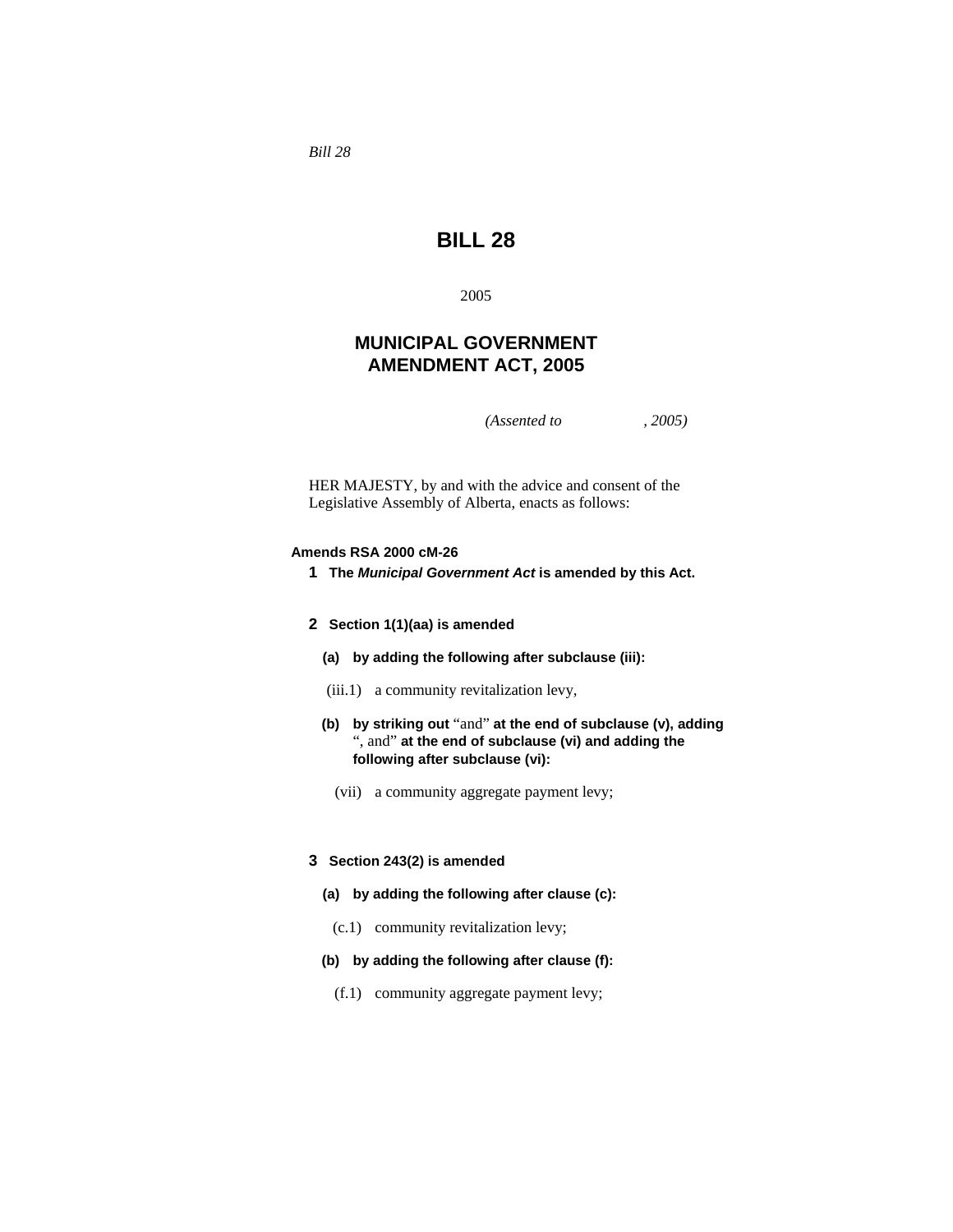# **4 Section 298(1)(k) is repealed and the following is substituted:**

- (k) any provincial park or recreation area, including any campground, day use area or administration and maintenance facility held by the Crown in right of Alberta or operated under a facility operation contract or service contract with the Crown in right of Alberta, but not including the following:
	- (i) a residence and the land attributable to it;
	- (ii) property that is the subject of a disposition under the *Provincial Parks Act* or the *Public Lands Act*;
	- (iii) a downhill ski hill, golf course, food concession, store or restaurant, and the land attributable to it, operated under a facility operation contract or a service contract with the Crown in right of Alberta;
- (k.1) any national park held by the Crown in right of Canada, but not including a parcel of land, an improvement, or a parcel of land and the improvements to it held under a lease, licence or permit from the Crown in right of Canada;

# **5 Section 302 is amended**

- **(a) by renumbering it as section 302(1);**
- **(b) in subsection (1) by adding** "other than linear property" **after** "in the municipality";
- **(c) by adding the following after subsection (1):** 
	- **(2)** The Minister must prepare annually, not later than February 28, an assessment roll for assessed linear property.

# **6 Section 303 is amended**

**(a) by adding the following after clause (g):**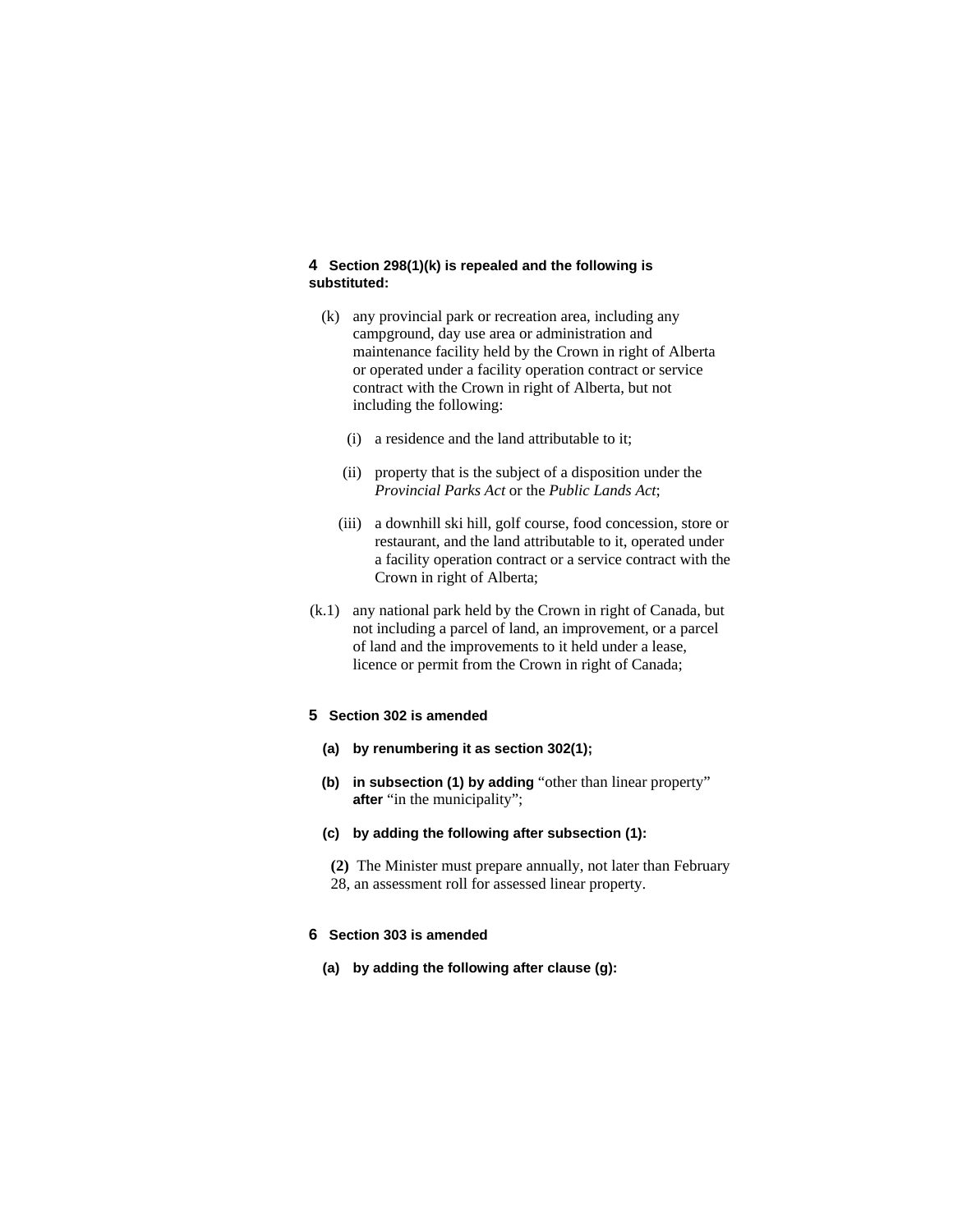- (g.1) if the property is linear property, the date the Minister declares the linear property assessment complete;
- **(b) in clause (i) by adding** "or by the Minister, as the case may be" **after** "municipality".

# **7 Section 304(3) is repealed and the following is substituted:**

**(3)** A person who purchases property or in any other manner becomes liable to be shown on the assessment roll as an assessed person

- (a) must provide to the Minister, in the case of linear property, or
- (b) must provide to the municipality, in the case of property other than linear property,

written notice of a mailing address to which notices under this Part and Part 10 may be sent.

# **8 Section 308 is repealed and the following is substituted:**

#### **Assessment notices**

**308(1)** Each municipality must annually

- (a) prepare assessment notices for all assessed property, other than linear property, shown on the assessment roll referred to in section 302(1), and
- (b) send the assessment notices to the assessed persons in accordance with the regulations.
- **(2)** The assessor designated by the Minister must annually
	- (a) prepare assessment notices for all assessed linear property shown on the assessment roll referred to in section 302(2),
	- (b) send the assessment notices to the assessed persons in accordance with the regulations, and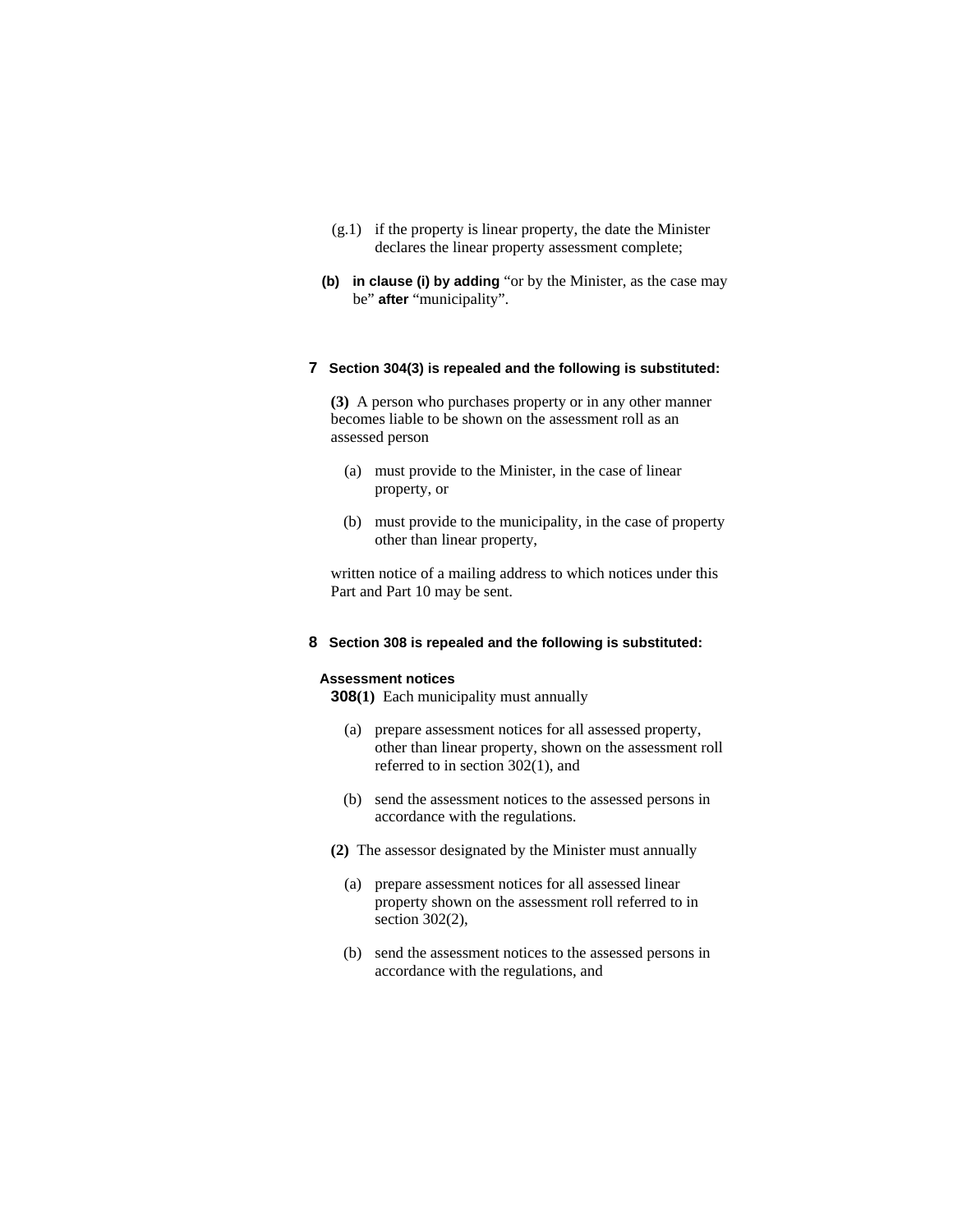(c) send the municipality copies of the assessment notices.

**(3)** The municipality must record on the assessment roll the information in the assessment notices sent to it under subsection  $(2)(c)$ .

**(4)** The assessment notice and the tax notice relating to the same property may be sent together or may be combined on one notice.

**(5)** When an assessment notice is combined with a tax notice under subsection (4) in respect of linear property, the combined notice must indicate that

- (a) an assessment review board has no jurisdiction to deal with complaints about assessments for linear property, and
- (b) the Municipal Government Board has jurisdiction to hear complaints about assessments for linear property.

### **9 Section 311(2) is repealed and the following is substituted:**

**(2)** All assessed persons are deemed as a result of the publication referred to in subsection (1) to have received their assessment notices.

**(3)** The assessor designated by the Minister must publish in The Alberta Gazette a notice that the assessment notices in respect of linear property have been sent.

**(4)** All assessed persons are deemed as a result of the publication referred to in subsection (3) to have received their assessment notices in respect of linear property.

# **10 Section 322 is amended**

- **(a) in clause (e) by striking out** "or adopting";
- **(b) by adding the following after clause (e.1):** 
	- (e.2) respecting assessment rolls and assessment notices including, without limitation, regulations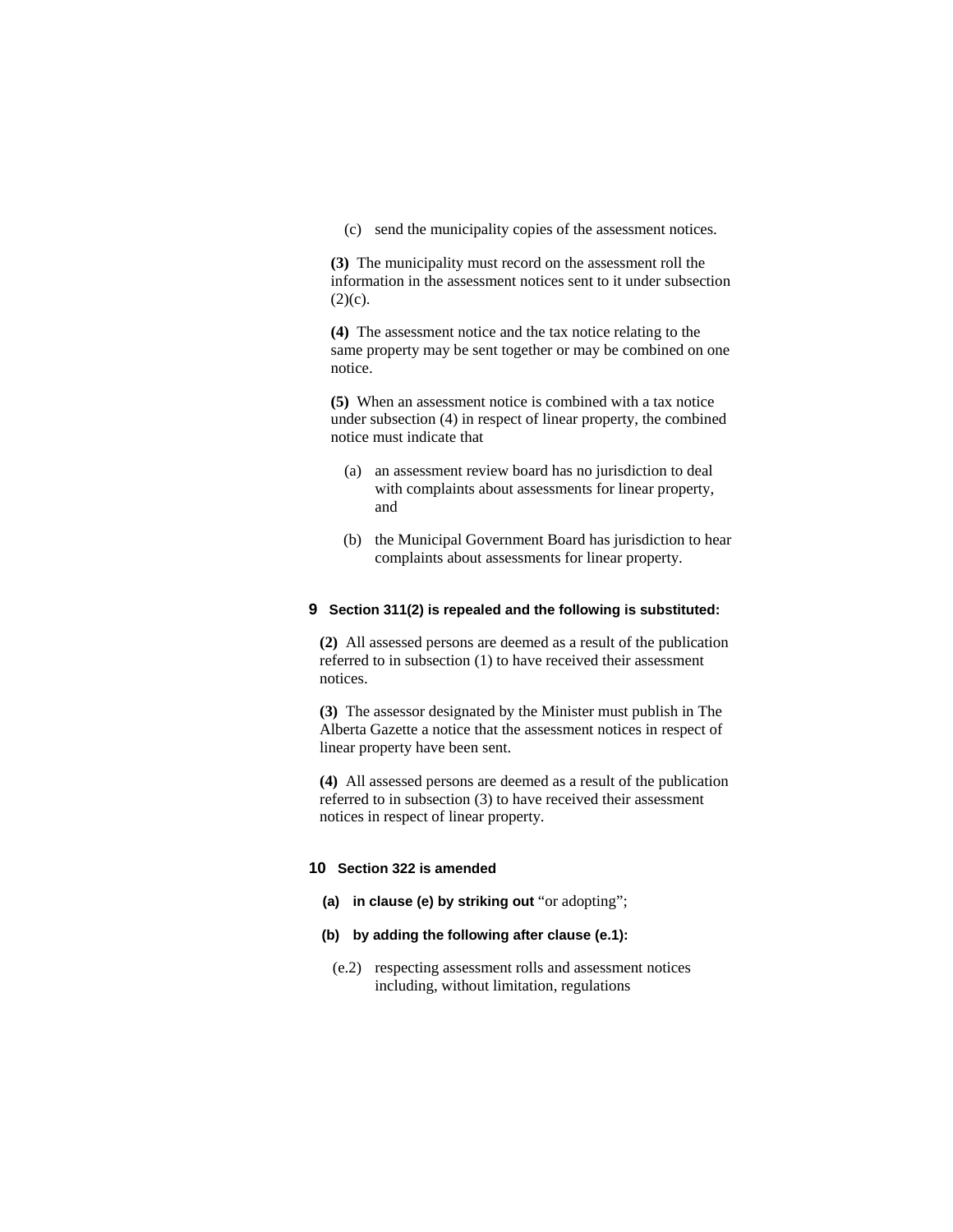- (i) respecting the information to be shown on an assessment roll and on an assessment notice;
- (ii) providing for the method of determining the assessed person for the purposes of section 304(1);
- (iii) respecting the sending of assessment notices;

# **11 Section 331(1) is amended**

- **(a) by striking out** "The" **and substituting** "Subject to the regulations, the";
- **(b) in clause (a) by striking out** "or adopted".

#### **12 Section 348(d) is repealed and the following is substituted:**

- (d) are a special lien
	- (i) on land and any improvements to the land, if the tax is a property tax, a community revitalization levy, a special tax, a local improvement tax or a community aggregate payment levy, or
	- (ii) on goods, if the tax is a business tax, a community revitalization levy, a well drilling equipment tax, a community aggregate payment levy or a property tax imposed in respect of a designated manufactured home in a manufactured home community.

# **13 Section 370 is amended by adding the following after clause (c):**

- (c.1) respecting tax rolls and tax notices including, without limitation, regulations
	- (i) respecting the information to be shown on a tax roll and a tax notice;
	- (ii) providing for the method of determining the person liable to pay a property or other tax imposed under this Part;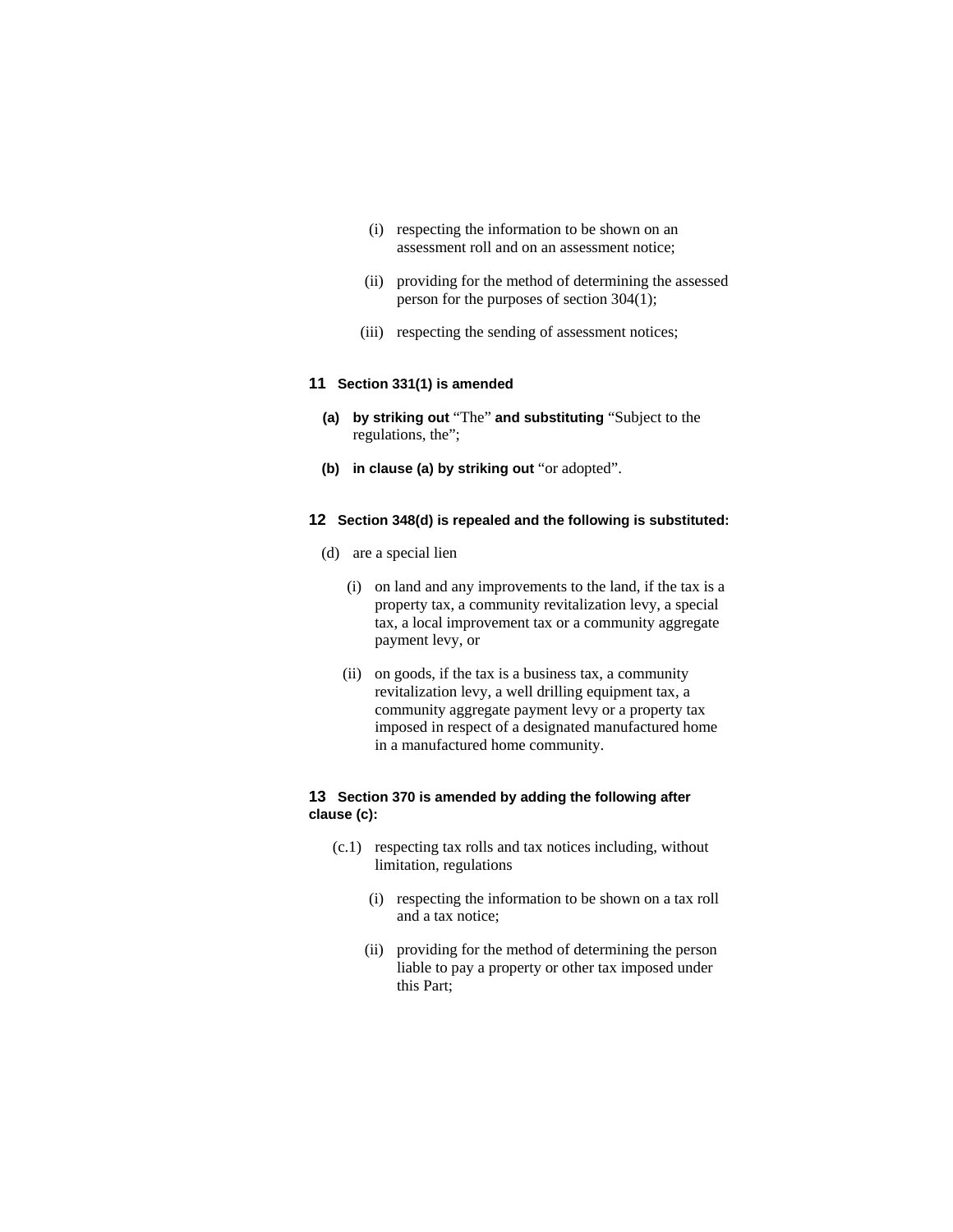(iii) respecting the sending of tax notices;

## **14 The following is added after section 381:**

# **Division 4.1 Community Revitalization Levy**

# **Definitions**

**381.1** In this Division,

- (a) "incremental assessed value" means the increase in the assessed value of property located in a community revitalization levy area after the date the community revitalization levy bylaw is approved by the Lieutenant Governor in Council under section 381.2(3);
- (b) "levy" means a community revitalization levy imposed under section 381.2(2).

#### **Community revitalization levy bylaw**

**381.2(1)** Each council may pass a community revitalization levy bylaw.

**(2)** A community revitalization levy bylaw authorizes the council to impose a levy in respect of the incremental assessed value of property in a community revitalization levy area to raise revenue to be used toward the payment of infrastructure and other costs associated with the redevelopment of property in the community revitalization levy area.

**(3)** A community revitalization levy bylaw has no effect unless it is approved by the Lieutenant Governor in Council.

**(4)** The Lieutenant Governor in Council may approve a community revitalization levy bylaw in whole or in part or with variations and subject to conditions.

#### **Person liable to pay levy**

**381.3** A levy imposed under this Division must be paid by the assessed persons of the property in the community revitalization levy area.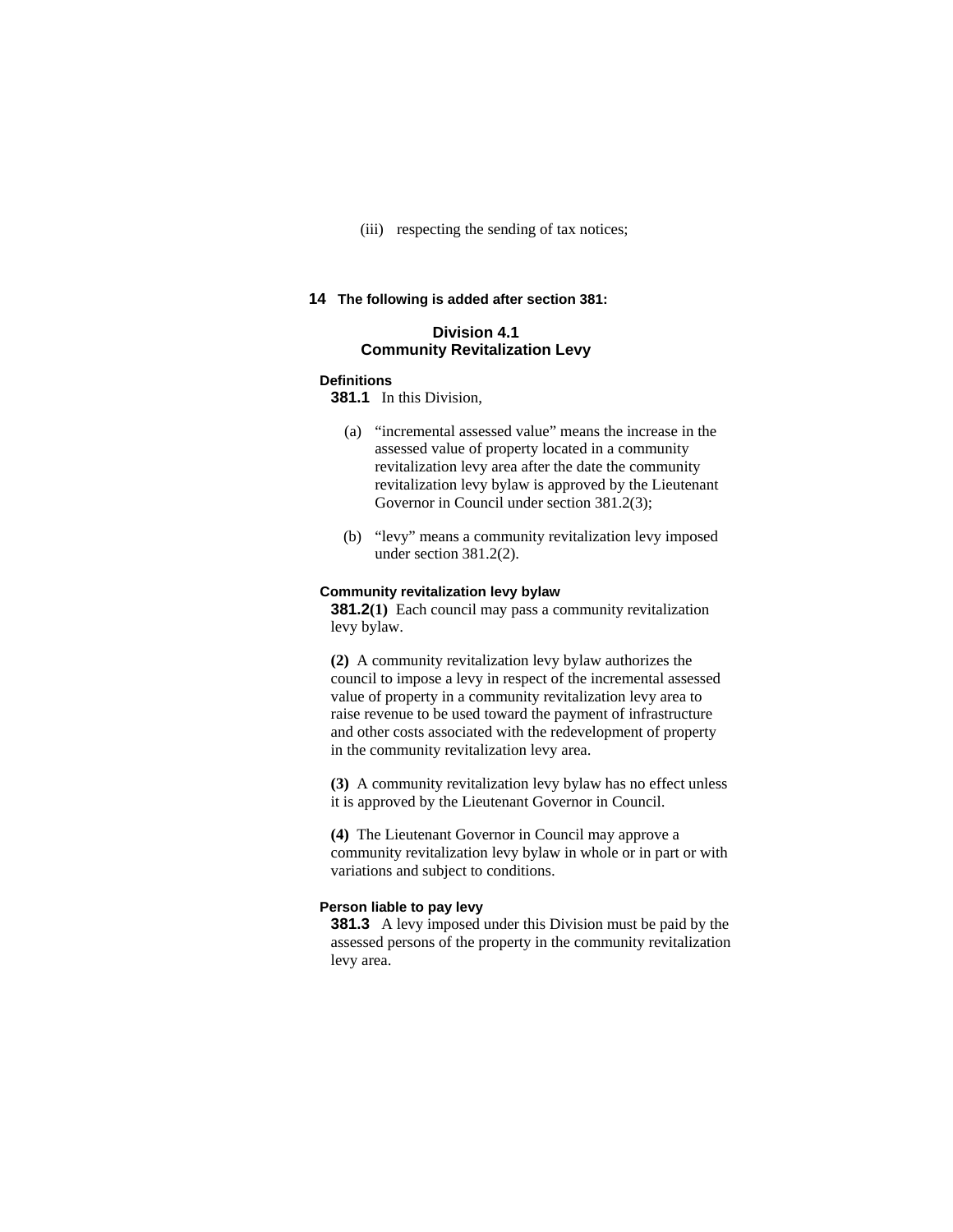#### **Incremental assessed value not subject to equalized assessment or requisition**

**381.4(1)** Subject to subsection (2), the incremental assessed value of property in a community revitalization levy area shall not be included for the purpose of calculating

- (a) an equalized assessment under Part 9, or
- (b) the amount of a requisition under Part 10.

**(2)** Subsection (1) applies in respect of property in a community revitalization levy area only for 20 years from the year in which the community revitalization levy bylaw is made or such shorter period as determined by the Lieutenant Governor in Council.

#### **Regulations**

**381.5(1)** The Lieutenant Governor in Council may make regulations

- (a) establishing any area in Alberta as a community revitalization levy area;
- (b) respecting a levy including, without limitation, regulations respecting the minimum and maximum levy that may be imposed and the application of the levy;
- (c) respecting the assessment of property, including identifying or otherwise describing the assessed person in respect of the property, in a community revitalization levy area;
- (d) respecting assessment rolls, assessment notices, tax rolls and tax notices in respect of property in a community revitalization levy area;
- (e) respecting the application of any provision of this Act, with or without modification, to a community revitalization levy bylaw or a community revitalization levy, or both;
- (f) respecting any other matter necessary or advisable to carry out the intent and purpose of this Division.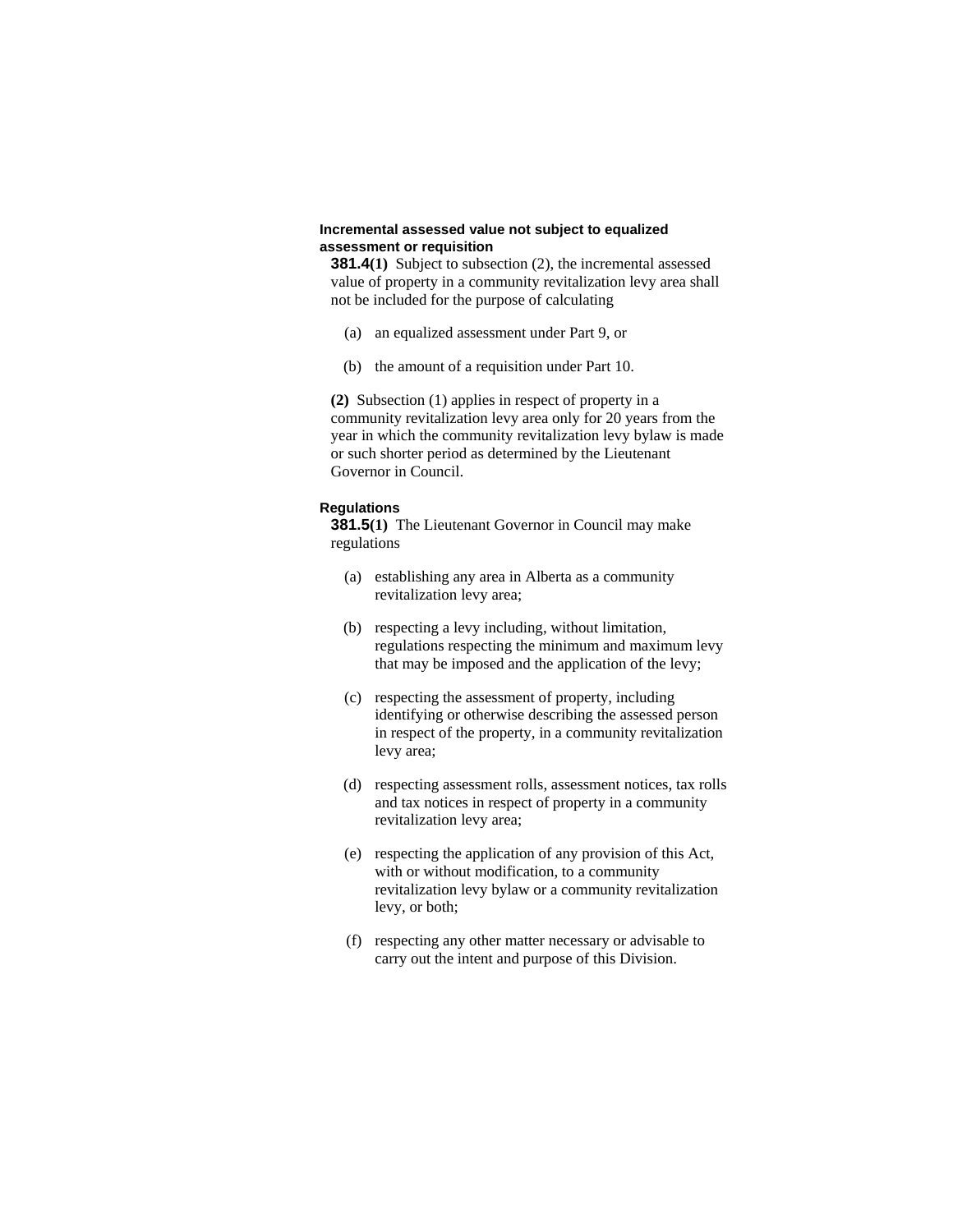**(2)** A regulation under subsection (1) may be specific to a municipality or general in its application.

# **15 The following is added after section 409:**

# **Division 7.1 Community Aggregate Payment Levy**

#### **Community aggregate payment levy bylaw**

**409.1(1)** Each council may pass a community aggregate payment levy bylaw.

**(2)** A community aggregate payment levy bylaw authorizes the council to impose a levy in respect of all sand and gravel businesses operating in the municipality to raise revenue to be used toward the payment of infrastructure and other costs in the municipality.

#### **Person liable to pay levy**

**409.2** A levy imposed under this Division must be paid by the persons who operate sand and gravel operations in the municipality.

#### **Regulations**

**409.3(1)** The Minister may make regulations

- (a) respecting a levy referred to in section 409.1(2), including, without limitation, regulations respecting the maximum levy that may be imposed and the application of the levy;
- (b) respecting the application of any provision of this Act, with or without modification, to a community aggregate payment levy bylaw or a community aggregate payment levy, or both;
- (c) respecting any other matter necessary or advisable to carry out the intent and purpose of this Division.
- **(2)** A regulation under subsection (1) may be specific to a municipality or general in its application.

### **16 Section 410(e) is repealed and the following is substituted:**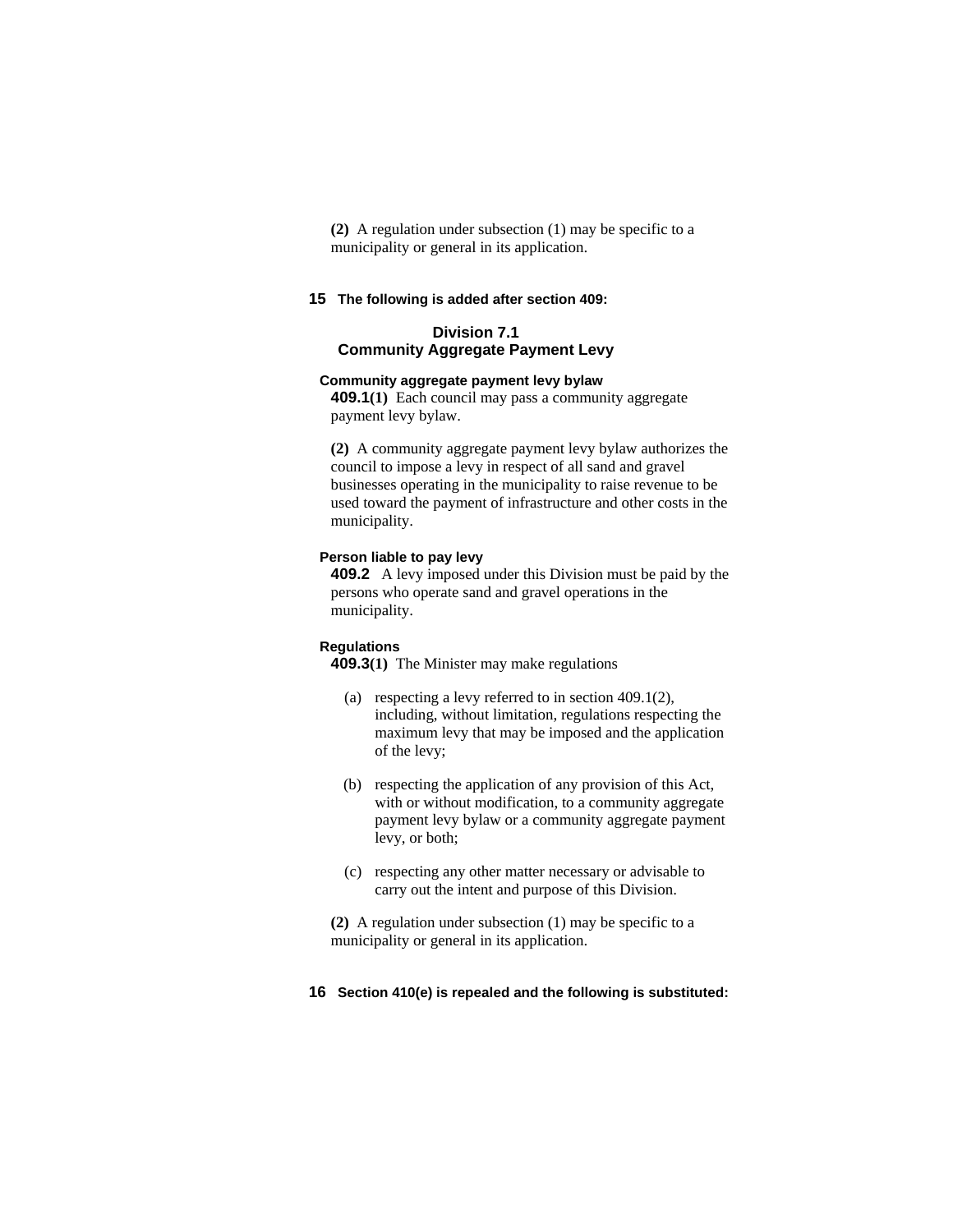(e) "tax" means a property tax, a community revitalization levy, a special tax, a local improvement tax or a community aggregate payment levy;

**17 Section 436.01(g) is amended by adding** "or a community revitalization levy" **after** "property tax".

#### **18 Section 437(c) is amended**

- **(a) by striking out** "or" **at the end of subclause (ii) and adding the following after subclause (ii):**
	- (ii.1) a community aggregate payment levy, or
- **(b) in subclause (iii) by adding** "or community revitalization levy" **after** "property tax".

**19 Section 4 is deemed to have come into force on January 1, 2005.** 

#### **Explanatory Notes**

**1** Amends chapter M-26 of the Revised Statutes of Alberta 2000.

**2** Section 1(1)(aa) presently reads:

*1(1) In this Act,* 

- *(aa) "tax" means* 
	- *(i) a property tax,*
	- *(ii) a business tax,*
	- *(iii) a business revitalization zone tax,*
	- *(iv) a special tax,*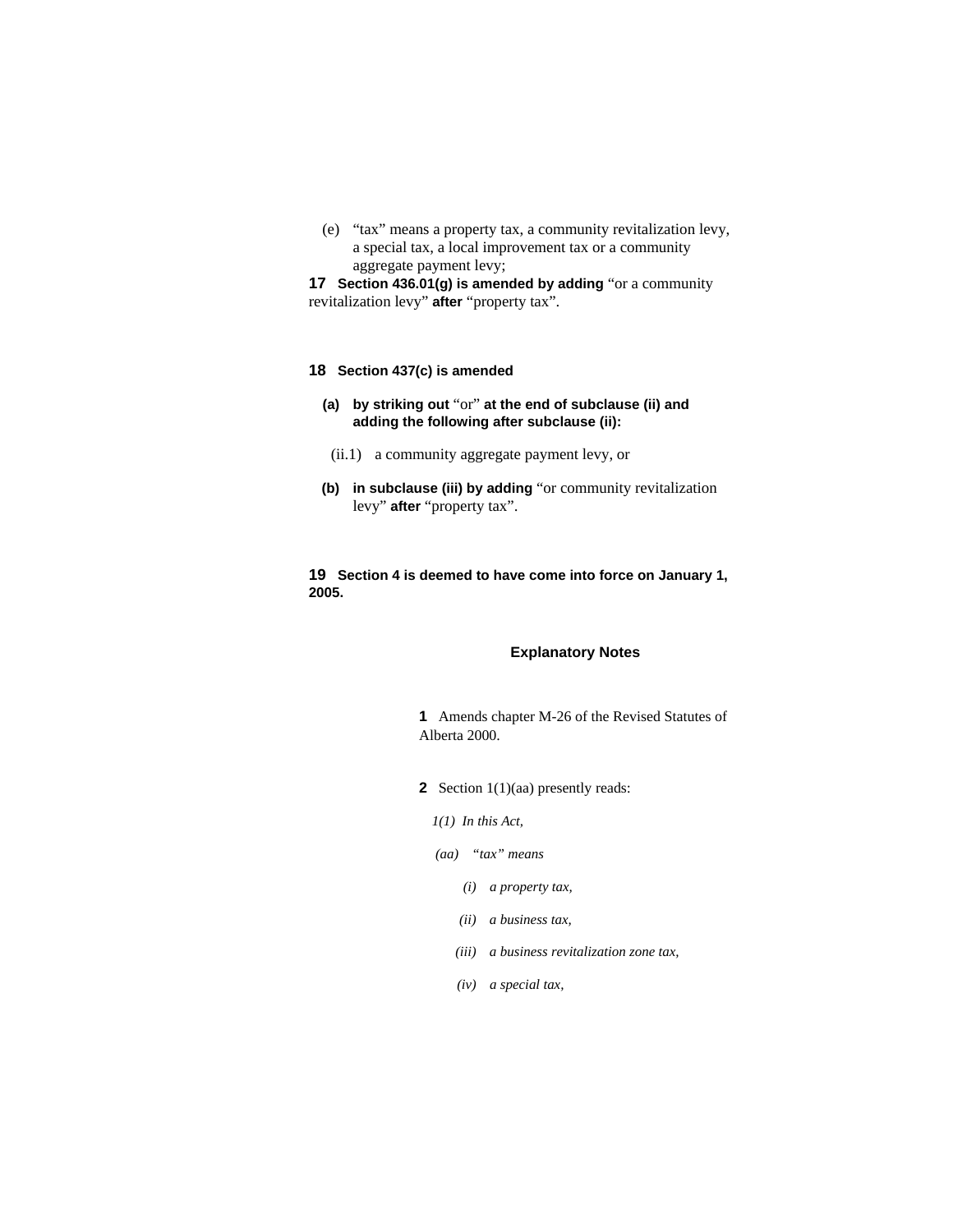- *(v) a well drilling equipment tax, and*
- *(vi) a local improvement tax;*
- **3** Section 243(2) presently reads:

*(2) An operating budget must include the estimated amount of each of the following sources of revenue and transfers:* 

- *(a) property tax;*
- *(b) business tax;*
- *(c) business revitalization zone tax;*
- *(d) special tax;*
- *(e) well drilling equipment tax;*
- *(f) local improvement tax;*
- *(g) grants;*
- *(h) transfers from the municipality's accumulated surplus funds or reserves;*
- *(i) any other source.*
- **4** Section 298(1)(k) presently reads:

*298(1) No assessment is to be prepared for the following property:* 

- *(k) any provincial park or recreation area held by the Crown in right of Alberta or Canada, but not including any residence or the land attributable to the residence;*
- **5** Section 302 presently reads: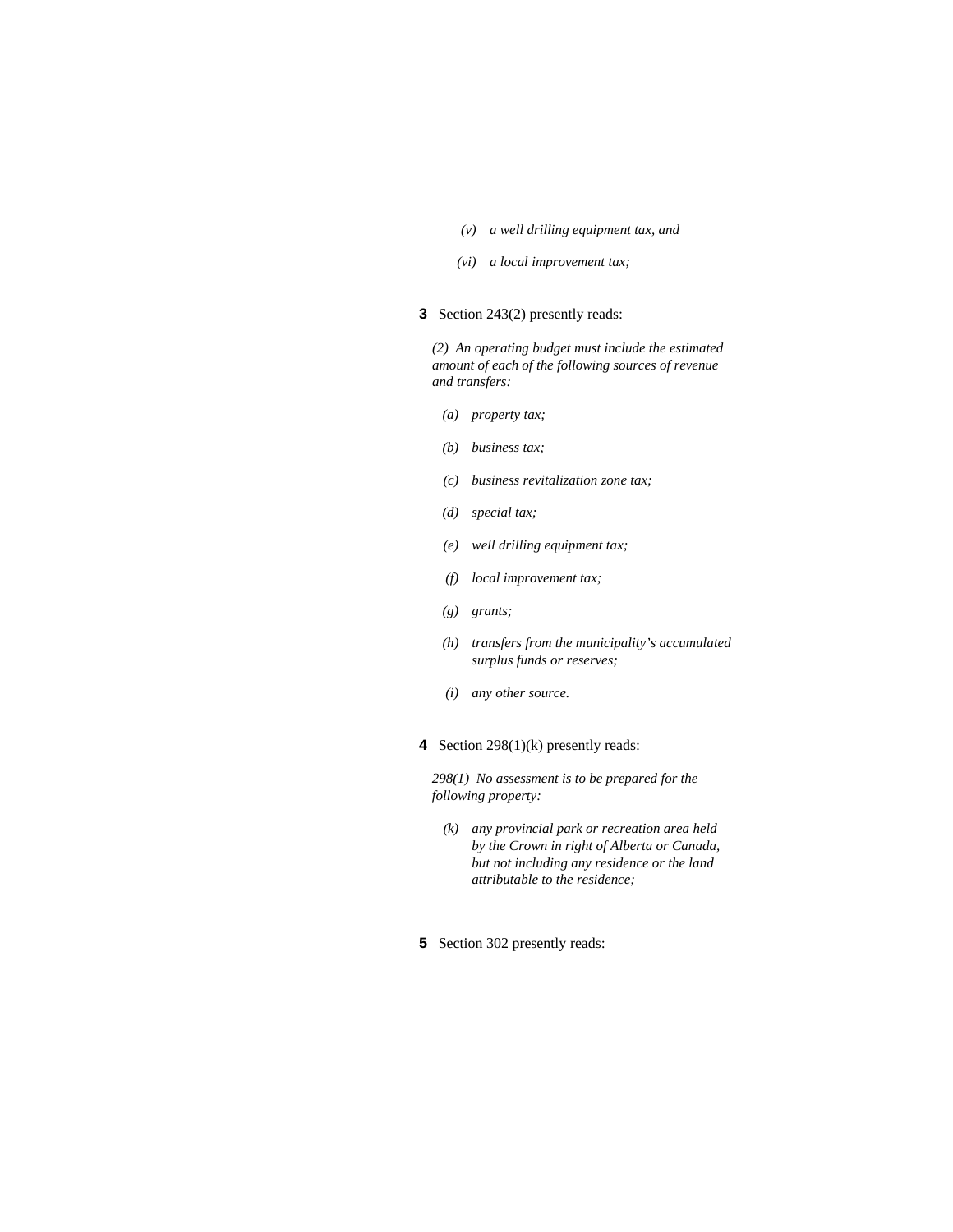*302 Each municipality must prepare annually, not later than February 28, an assessment roll for assessed property in the municipality.* 

#### **6** Section 303 presently reads:

*303 The assessment roll must show, for each assessed property, the following:* 

- *(a) a description sufficient to identify the location of the property;*
- *(b) the name and mailing address of the assessed person;*
- *(c) whether the property is a parcel of land, an improvement or a parcel of land and the improvements to it;*
- *(d) if the property is an improvement, a description showing the type of improvement;*
- *(e) the assessment;*
- *(f) the assessment class or classes;*
- *(f.1) the liability code assigned by the assessor, in the form and manner prescribed by the regulations;*
- *(g) whether the property is assessable for public school purposes or separate school purposes, if notice has been given to the municipality under section 156 of the School Act;*
- *(h) if the property is exempt from taxation under Part 10, a notation of that fact;*
- *(i) any other information considered appropriate by the municipality.*
- **7** Section 304(3) presently reads: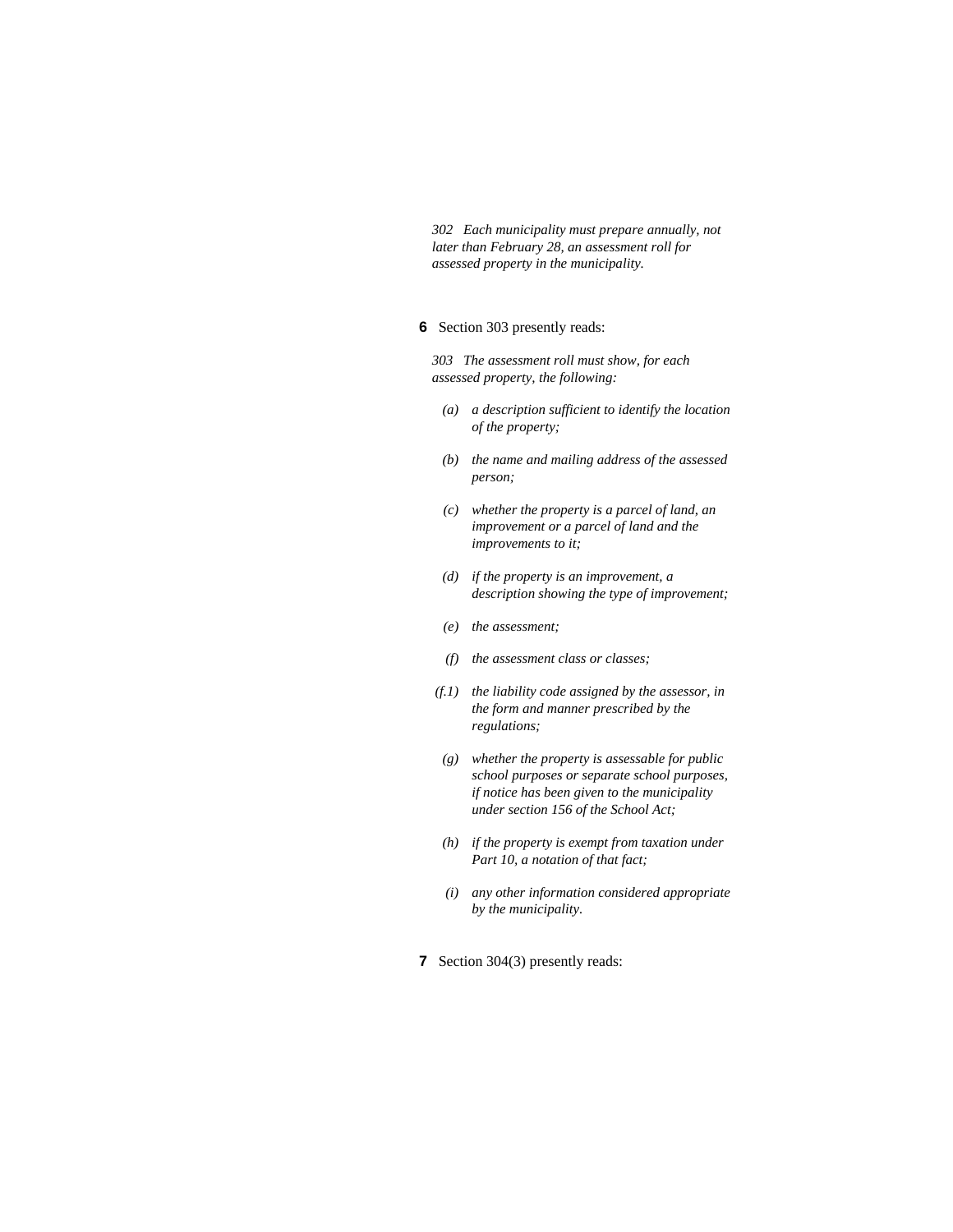*(3) A person who purchases property or in any other manner becomes liable to be shown on the assessment roll as an assessed person must give the municipality written notice of a mailing address to which notices under this Part and Part 10 may be sent.* 

#### **8** Section 308 presently reads:

*308(1) Each municipality must annually* 

- *(a) prepare assessment notices for all assessed property, other than linear property, shown on the assessment roll of the municipality, and*
- *(b) send the assessment notices to the assessed persons.*

*(2) The assessor designated by the Minister must annually* 

- *(a) prepare assessment notices for all assessed linear property,*
- *(b) send the assessment notices to the assessed persons, and*
- *(c) send the municipality copies of the assessment notices.*

*(2.1) The municipality must record on the assessment roll the information in the assessment notices sent to it under subsection (2)(c).* 

*(3) The assessment notice and the tax notice relating to the same property may be sent together or may be combined on one notice.* 

# **9** Section 311 presently reads:

*311(1) Each municipality must publish in one issue of a newspaper having general circulation in the*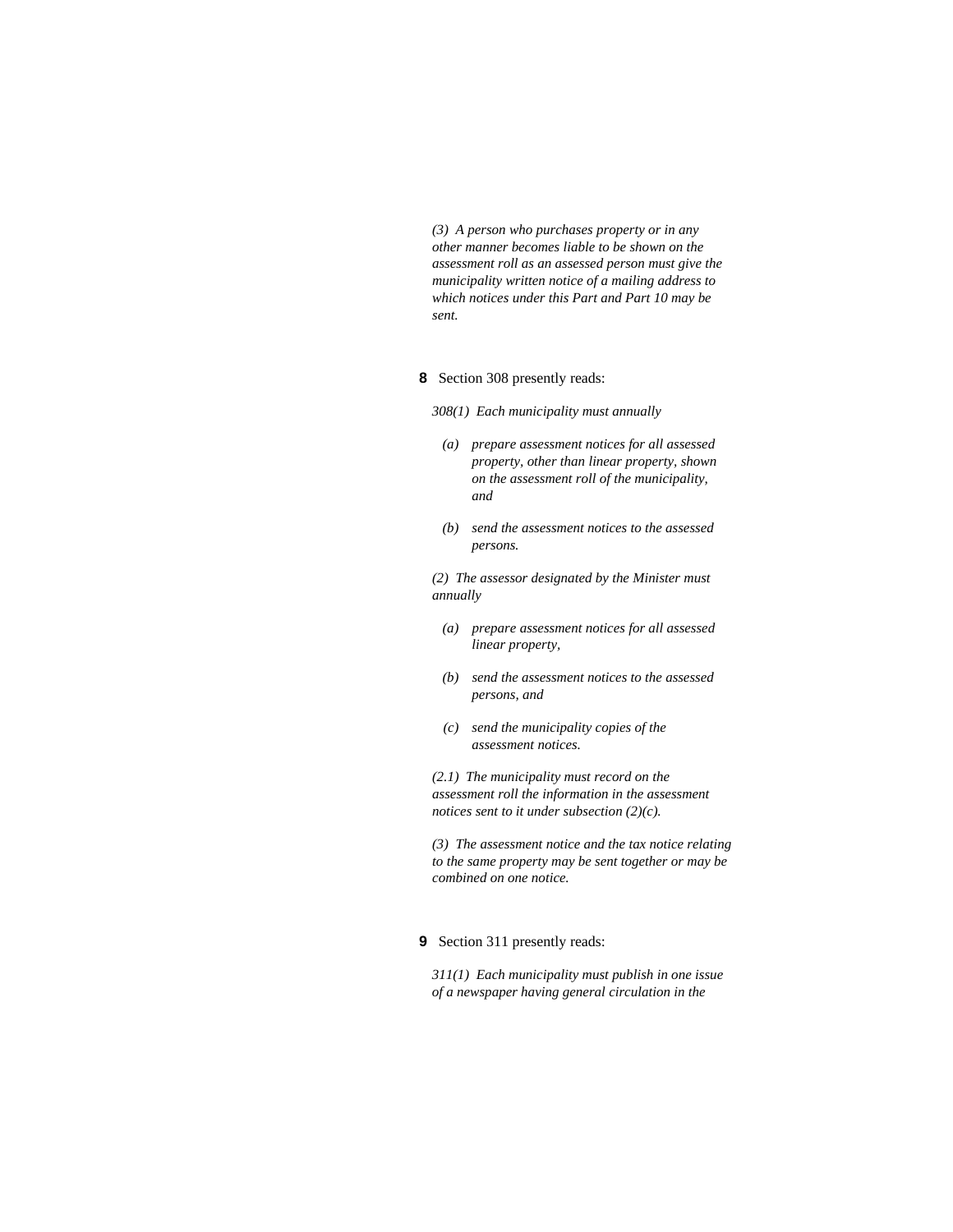*municipality, or in any other manner considered appropriate by the municipality, a notice that the assessment notices have been sent.* 

*(2) All assessed persons are deemed to have received their assessment notices as a result of the publication referred to in subsection (1).* 

#### **10** Section 322 presently reads in part:

- *322 The Minister may make regulations* 
	- *(e) respecting procedures for preparing or adopting assessments;*

### **11** Section 331(1) presently reads:

*331(1) The person liable to pay a property tax imposed under this Part is the person who* 

- *(a) at the time the assessment is prepared or adopted under Part 9, is the assessed person, or*
- *(b) subsequently becomes the assessed person.*

# **12** Section 348(d) presently reads:

- *348 Taxes due to a municipality*
- *(d) are a special lien* 
	- *(i) on land and any improvements to the land, if the tax is a property tax, a special tax or a local improvement tax, or*
	- *(ii) on goods, if the tax is a business tax, a well drilling equipment tax or a property tax imposed in respect of a designated manufactured home in a manufactured home community.*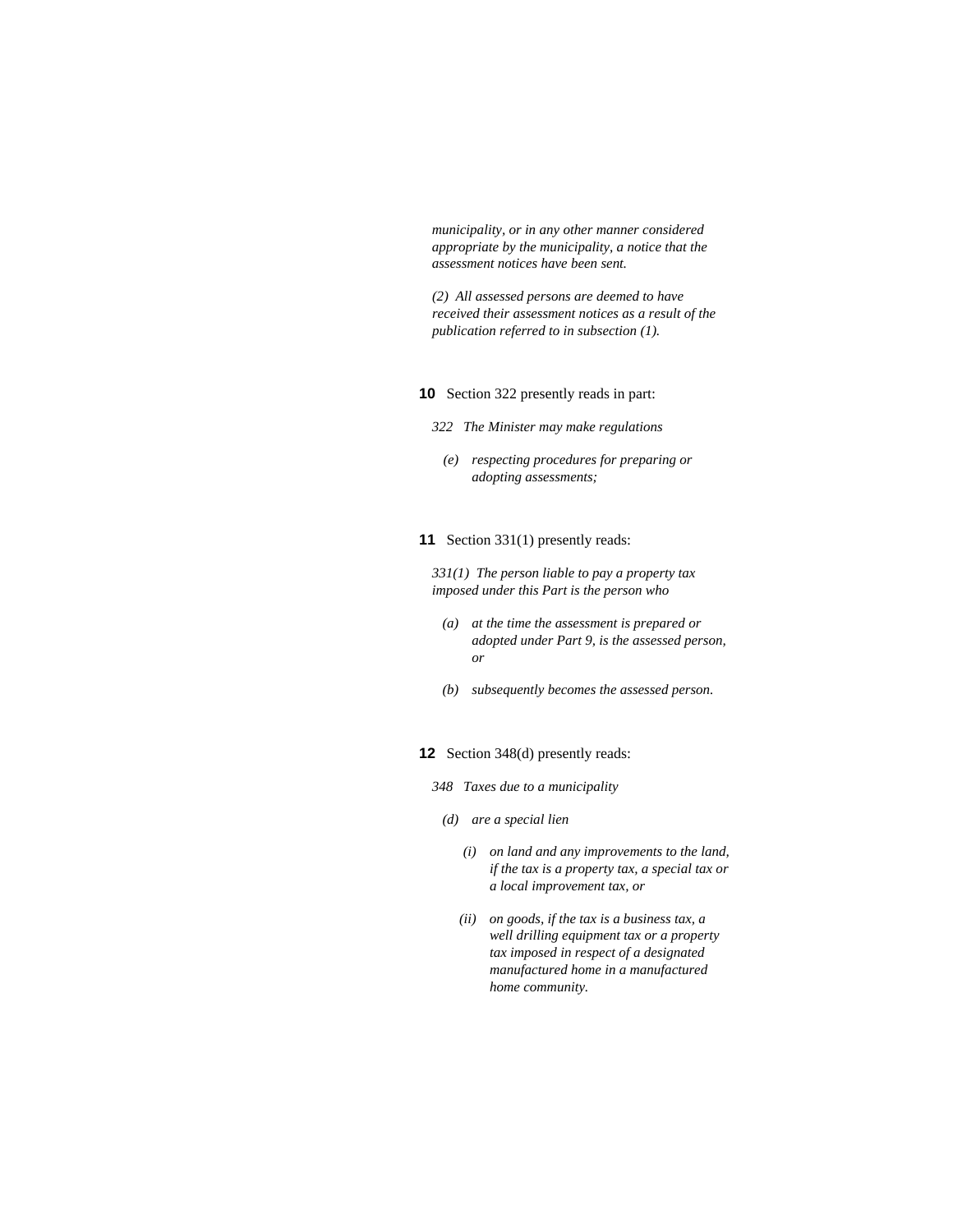#### **13** Section 370 presently reads:

- *370 The Minister may make regulations*
- *(a) prescribing the extent to which residences and farm buildings are exempt from taxation under this Division;*
- *(b) respecting the calculation of a tax rate to be imposed on linear property;*
- *(c) describing other property that is exempt from taxation pursuant to section 362(1)(n), and respecting the qualifications and conditions required for the purposes of section 362(1)(n);*
- *(d) specifying licences for the purposes of section 365(2);*
- *(e) defining a community association for the purposes of this Act.*

**14** New Division to authorize the imposition of a community revitalization levy.

**15** New Division to authorize the imposition of a community aggregate payment levy.

# **16** Section 410(e) presently reads:

#### *410 In this Division,*

- *(e) "tax" means a property tax, a special tax or a local improvement tax;*
- **17** Section 436.01(g) presently reads: